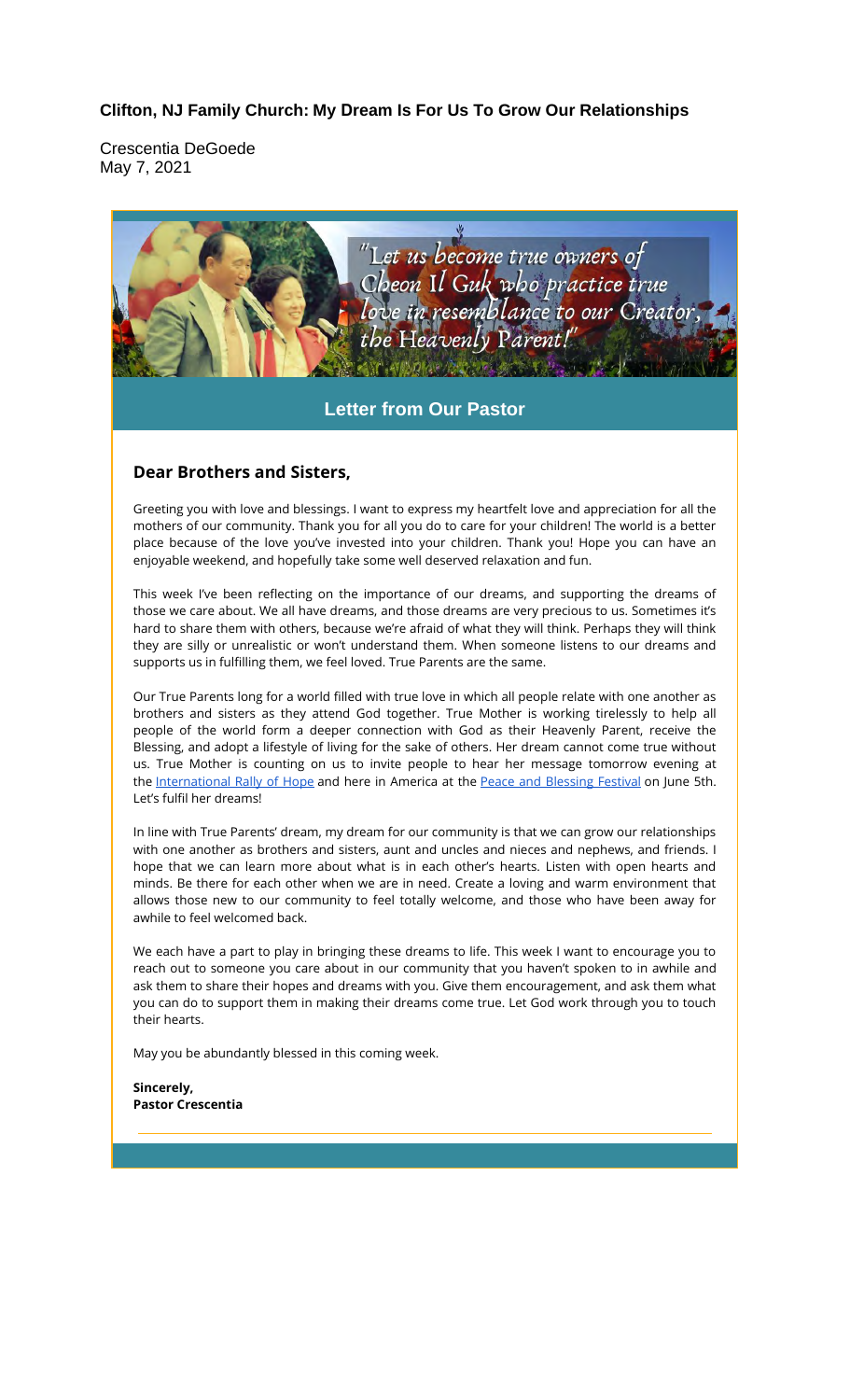

Let's join True Mother and World Leaders for our next upcoming International Rally of Hope on the them of launching Think Tank 2022 for the establishment of a Unified Korea. Please share and invite your family and friends where they can view this partnership in peace.

**For More Info, Click Here**





### **June 5th at 6pm | Virtual Celebration**

*Revive your life, Revive your family, and Revive the World*

Invite your family, friends, neighbors, and guests to be inspired by the message of True Mother

**To Register and share about our event, click on the links below:**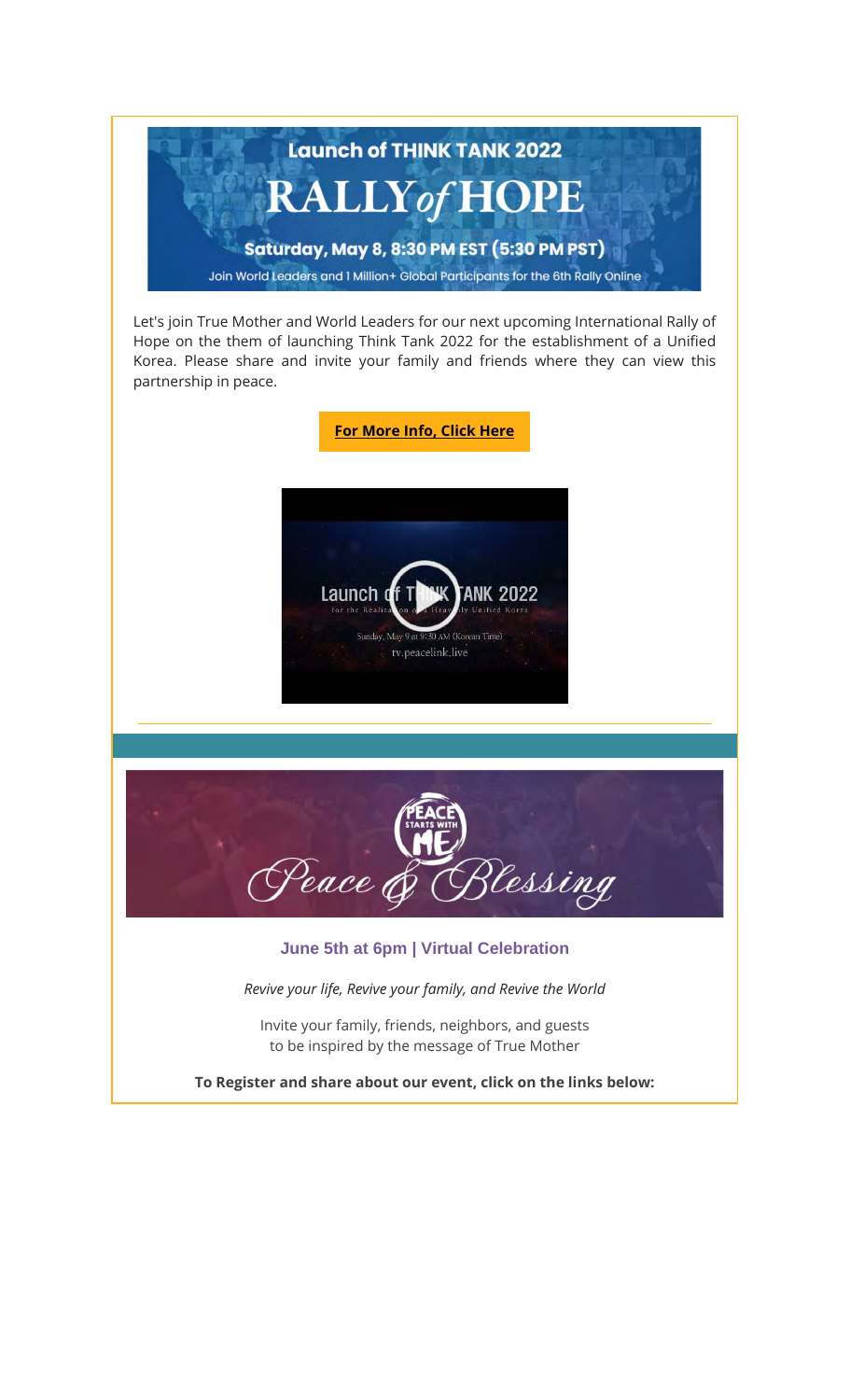

We hope that you can join us with your family, friends, and guests for this lively event where we come together to worship our Heavenly Parent in the beauty of creation!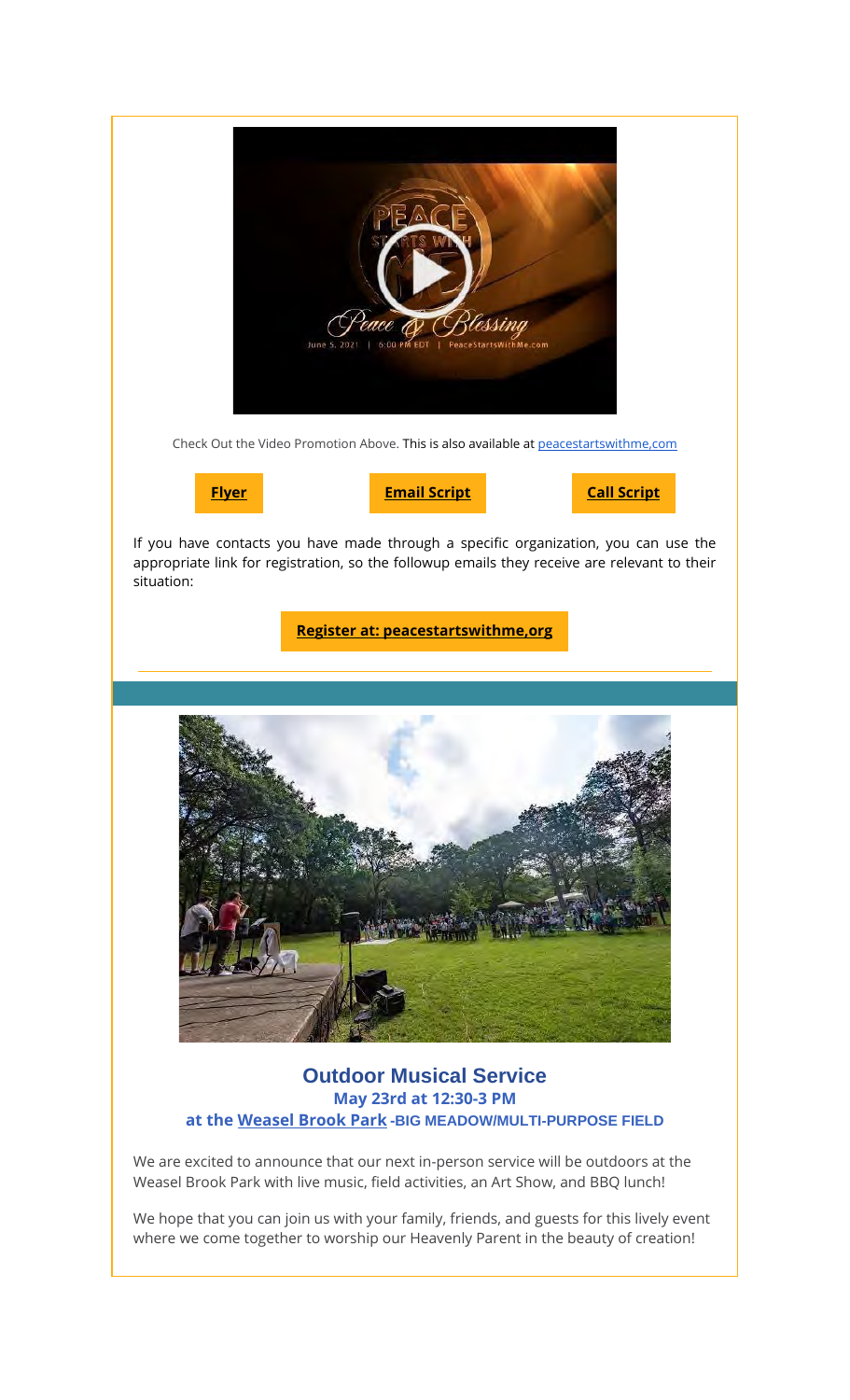We'll kick off with fellowship and a BBQ lunch provided by our ministry team and volunteers. Everyone is also encouraged to bring a potluck dessert as long as it is individually packaged.

## **Volunteers Needed!**

We are looking for some help from our community in order make this event wonderful! We are looking for:

- **Ushers**
- **Greeters**
- Setup
- Food Servers
- Stager Setup
- Clean Up

If you are interested in helping, please contact our Assistant Pastor, Atsushi Takino (201-355-9905)

We can't wait to see you there!



**National Family Service on Sundays at 11am**

**Please make sure to join us in watching the live stream of the national service, which will be offered at 11AM EST to communities across the nation.**

It will be live streamed here: **live.familyfed,org** at 11AM. Enjoy the service from the comfort of your own home!

# **Chain Fast for ACLC Pastors Summit Success**



Subregion 1 ACLC will be offering a **21 day chain fast** from now until the ACLC Pastor's Summit on May 13 & 14th for the victory of the Summit! We are fasting midnight to midnight each day. If you would like to join the condition, please put your name on the day that you can commit to! Several people can sign up for each day.

Sign Up To Join the Chain Fast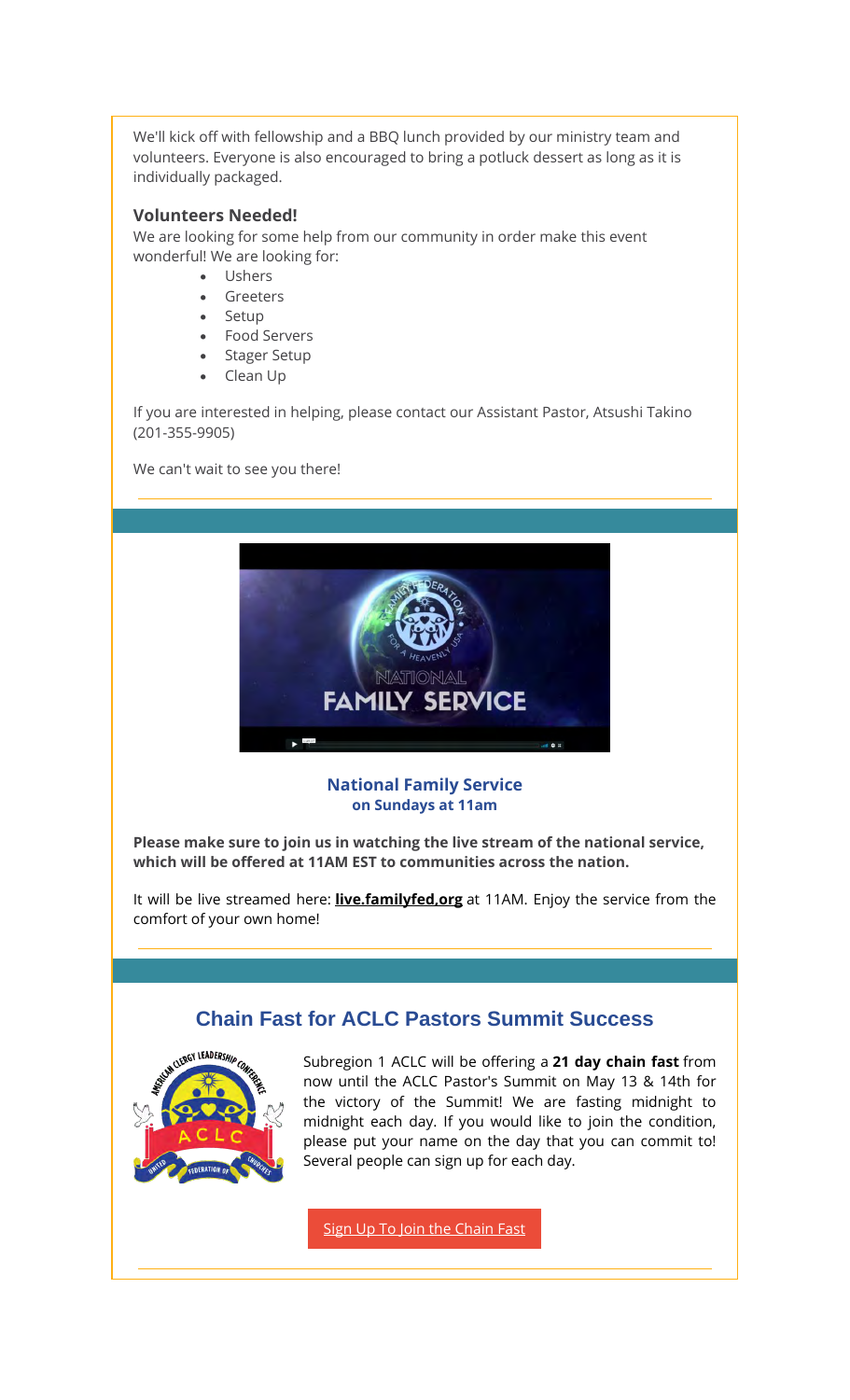

Want to support singles to receive the Blessing? Join this training to help singles in our community navigate the Matching Process and find their Blessing partner. This training is great for current and potential Matching Supporters. Matching Supporters of all ages are needed and appreciated. Matching Supporters play a vital role in helping our singles receive the Blessing.

If interested, please save the date and complete the **registration form**. For questions or to learn more, please contact Pastor Crescentia at **cdegoede@ unification,org.**

**Volunteer Role Description**



Join us for our **Monthly Online Holy Community** 日本語

Starting Sunday May 23rd | 7:30pm - 8:30pm



**A Special Grace Liberation and Blessing Ceremony for 430 Generation of Ancestors**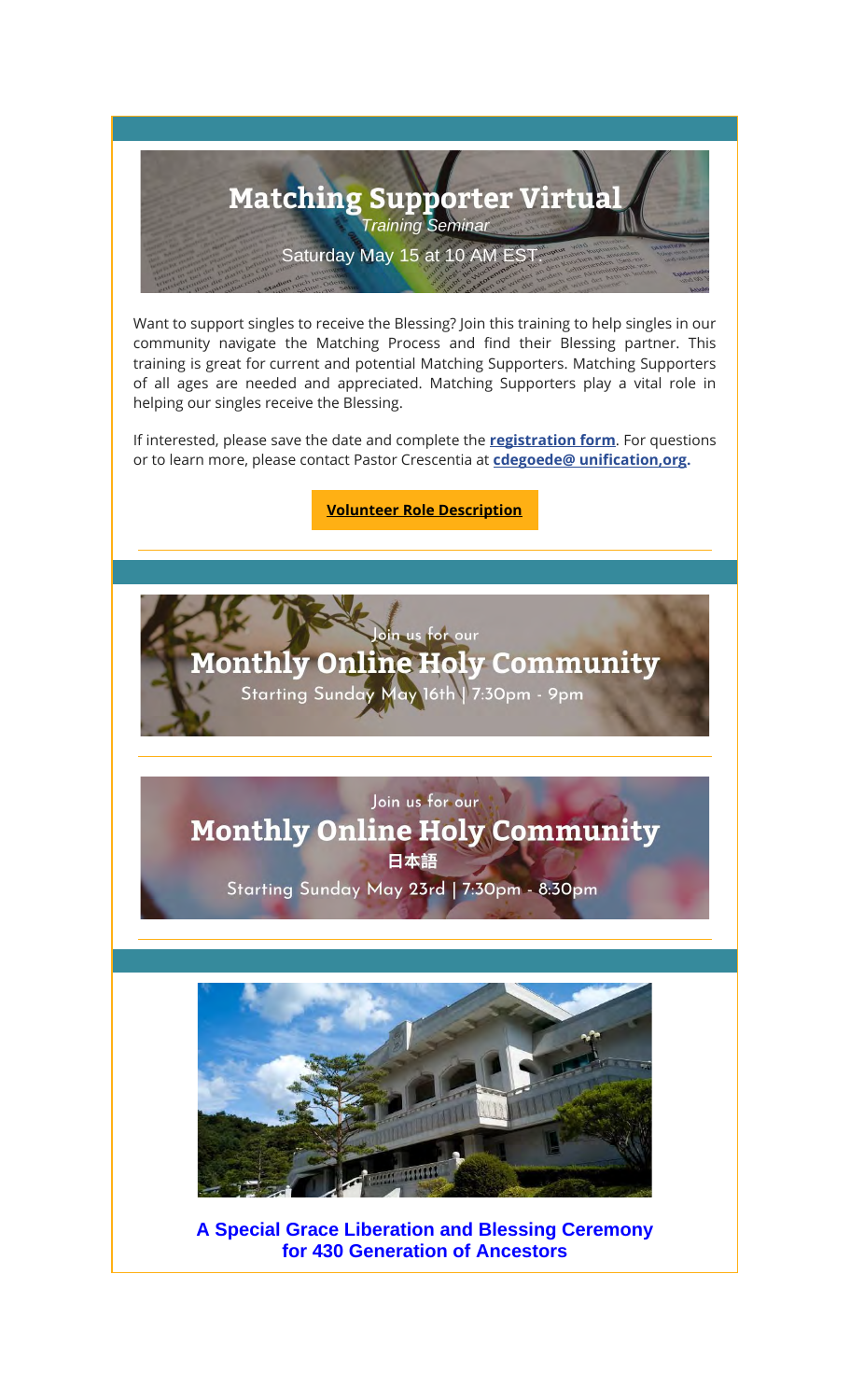#### **Next Workshop: Sunday May 22, 2021**

If you need help sending your information to HJ CheonBo (Cheong Pyeong), **please send your info directnly to Cheongpyeong by May 17th.** Please make sure all information is correct by the due date to the Heavenly Training Center.

#### **Please Visit this Site to Submit Your Info**

Please feel free to **contact Mrs. Tomomi Ueda** or **Pastor Atsushi Takino** if you have any questions or concerns.



## **Shehaqua Family Camp Registration is Open!**

Join Shehaqua Family Camp this summer for a spiritually enriching experience for the whole family through the beauty of nature, education by age group, fun and fellowship of sports, crafts, music and social activities in the safety of the outdoors.

What sets Shehaqua Family Camp apart from most other camps is that it is designed for the whole family, not just children or youth of a certain age. While presentations, discussions, and some of the activities are separated by age groups, there are many activities that the family can enjoy together. Families also have a chance to bond among each other, creating a community that feels like an extended family—with many aunts and uncles, brothers and sisters, and nieces and nephews.

There are three programs to choose from:

- Week 1 (July 18 July 23)
- Family Camp Weekend (July 23 July 26)
- Week 2 (July 26 July 31)

**Early Bird Registration is May 31st**

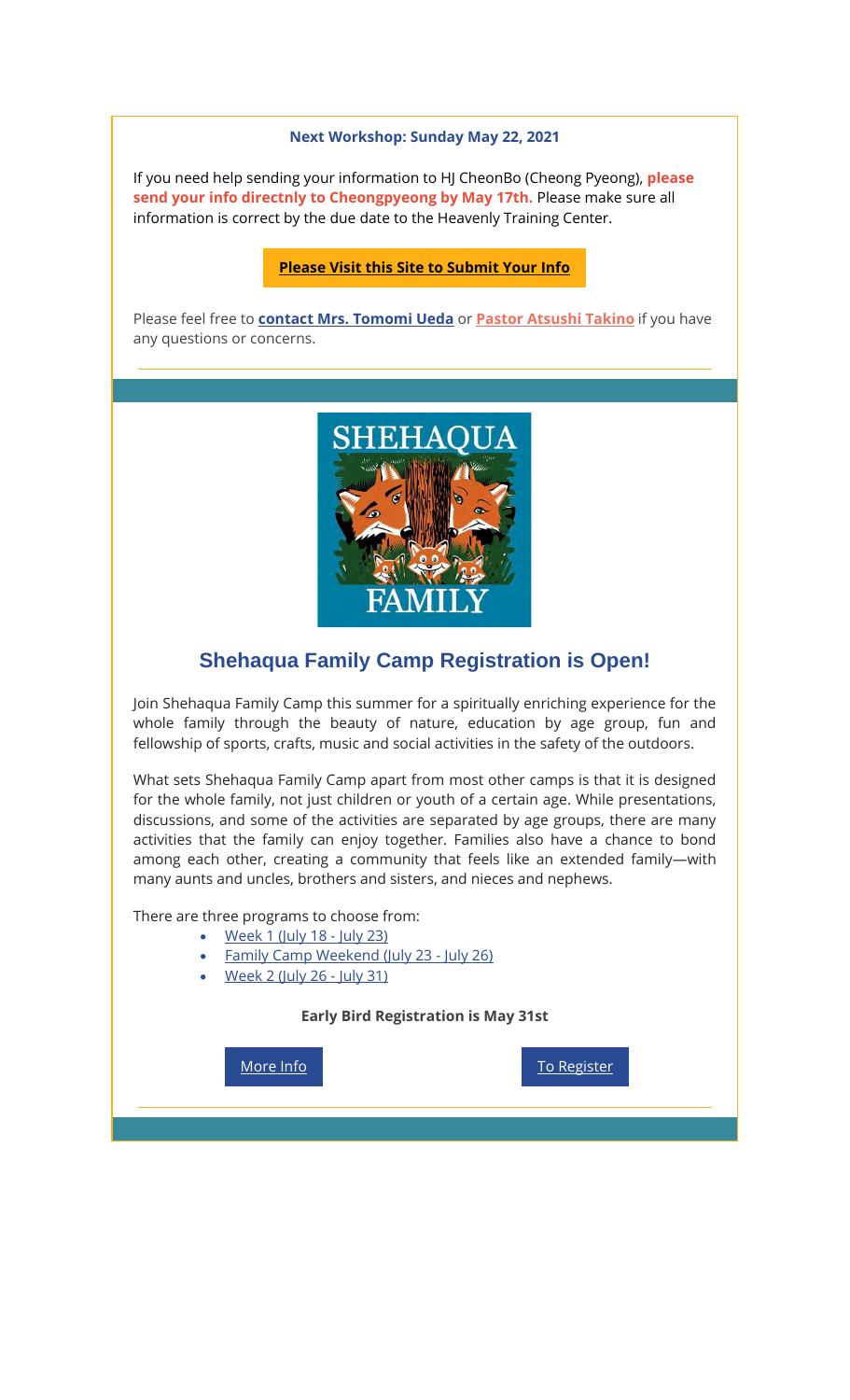



Are you interested in growing your faith, while traveling and meeting new people?

# **Apply Today!** generationpeaceacademy.org





**Early Bird Deadline:** May 9th, 2021 **11:59PM EST** 



## **Donate to the Clifton Family Church**









Donate by Check! **Pay to:** HSA - UWC of NJ,<br>Note: Tithing or Donation Send to 78 Demott Ave Clifton, NJ 07011

**Meet the Pastor**